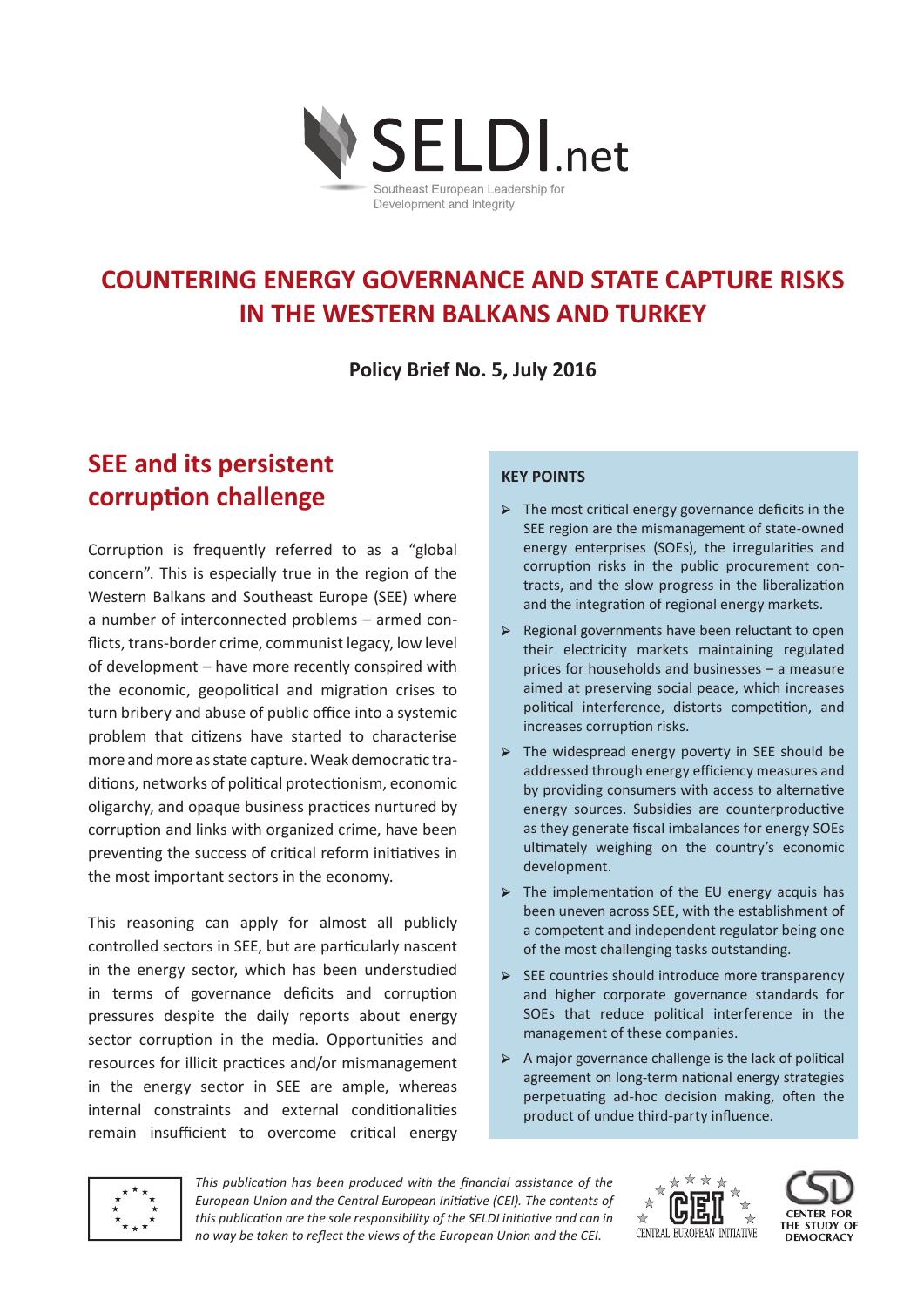security risks and sectorial vulnerabilities. Among the most critical energy governance deficits are the widespread corruption risks in the **mismanagement of the state-owned energy enterprises (SOEs)**, the **irregularities in the public procurement contracts** and **the slow progress in liberalising and demonopolising the energy sector**, which isolates the corrupt networks from the disruptive market forces.<sup>1</sup> The failure of allowing more competition in the sector has been reinforced by the negative implications of the EU – Russia economic and geo-political standoff in the region, on the one hand, and by the dependence of the ruling elite on party financing from companies operating in the energy sector. The large-scale energy projects across the region have been exploited by local groups aiming to increase their wealth at the expense of the national energy policy priorities.

# **Corporate governance of energy SOEs**

In Southeast Europe, the outstanding considerable involvement of governments in the economy generates a number of red flags for potential conflicts of interest between public institutions and the business sector. The comprehensive assessment of the SEE region, performed by the Southeast Europe Leadership for Development and Integrity (SELDI), outlines three main **recommendations for improving the overall anti-corruption environment and for generating tangible results in the fight against corruption**. 2 Among those is the need to increase the transparency of energy decision-making and the accountability of the corporate management in SOEs. One should also limit the intervention of the political elite in the governance of SOEs, which instead should focus its efforts on defining a clear energy regulatory framework and consistent long-term policy. The goals of transpar-

ency, accountability, policy consistency and effective management of critical public sectors are also part of the Western Balkans' path towards joining the EU.

The overcoming of energy governance deficits requires the **consistent implementation of corporate governance standards in the management of SOEs. This is necessary to ensure that the companies are profitable, efficiently managed and corruption risks are avoided.** The vicious circle of subsidised pricing, energy poverty, energy inefficiency and low investment in infrastructure modernisation can be, if not broken, at least alleviated by the government by imposing sound, transparent and independent management structures and procedures.

Previous studies have indicated that **better corporate governance of SOEs leads towards not only companylevel, but also state-level positive externalities**. 3 Specifically, governance reform impacts the SOEs' operational performance in the sense that labour productivity, tariffs and, most importantly, the magnitude and quality of services coverage tend to improve if there is a solid legal and ownership framework, professional board and staff, fiscal discipline, a good performance management and monitoring system and a high degree of transparency, both voluntarily (activity reports, disclosures) as well as during audits.<sup>4</sup> With better governance comes better access to both national and international capital markets and, thus, to alternative financing sources which can be used to build infrastructure or provide critical services to an energy poor population. Furthermore, practice has shown that SOEs can actually save money via better governance and can therefore redirect their resources where these are most needed, such as critical infrastructure or projects aimed at increasing energy efficiency.<sup>5</sup> Perhaps most importantly, better governance also means increased

<sup>1</sup> This policy brief is based upon a comprehensive background study *Regional Energy Governance and State Capture Assessment Report*, produced by SELDI through a process of desktop research, in-depth interviews, and consultations with regional energy stakeholders.

<sup>&</sup>lt;sup>2</sup> SELDI. (2015). Anticorruption Reloaded: Assessment of Southeast Europe. Sofia.

<sup>3</sup> OECD. (2015). *OECD Guidelines on Corporate Governance of State-Owned Enterprises. 2015 Edition*. OECD Publishing. Paris.

<sup>4</sup> World Bank Group. (2014). *Corporate Governance of State-Owned Enterprises. A Toolkit*, p. 16. http://documents.worldbank. org/curated/en/2014/10/20286791/corporate-governance-state-owned-enterprises-toolkit, last accessed on 09.05.2016.

<sup>5</sup> Ibid, p. 17.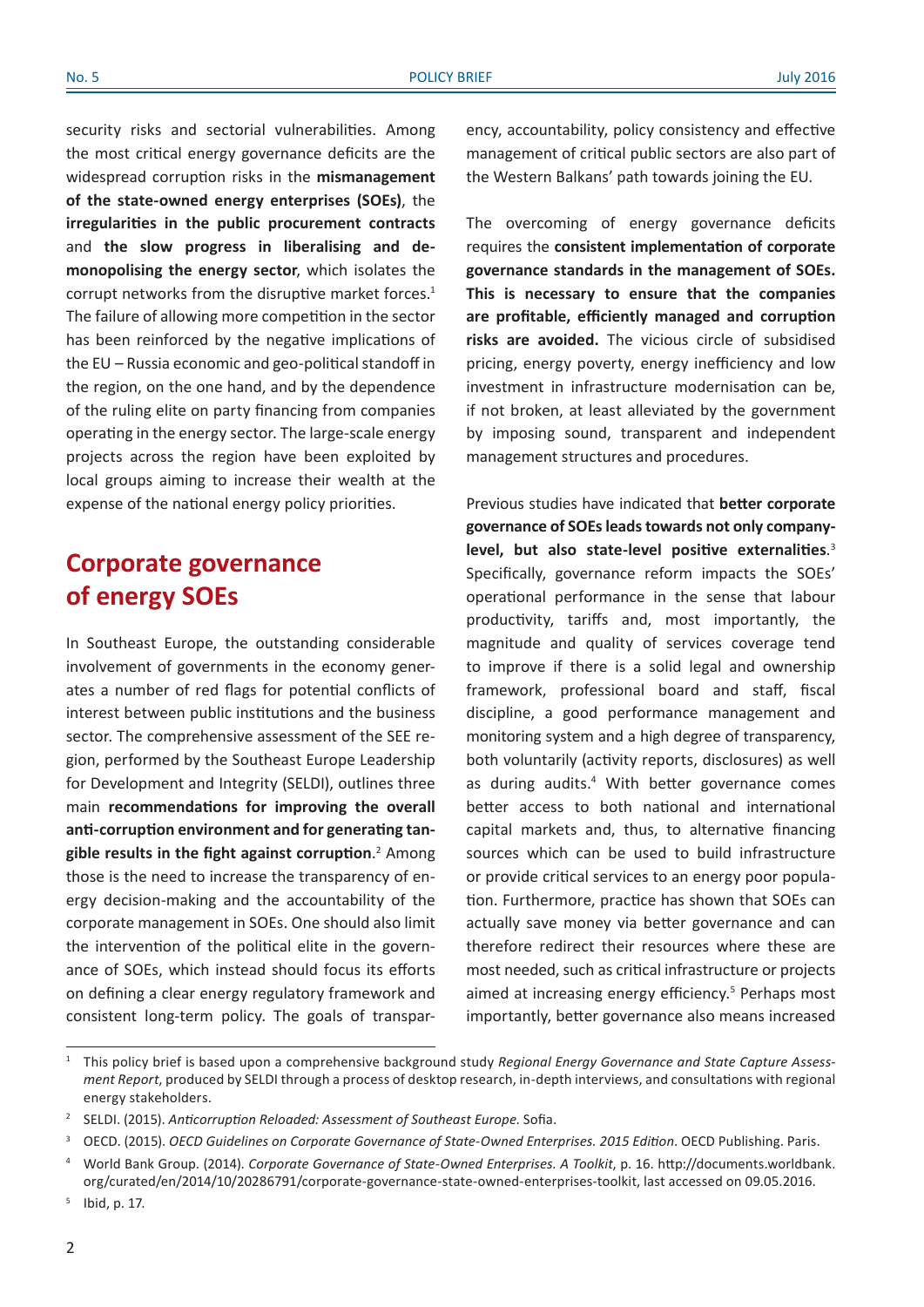revenue for the state as a whole through annual dividends "cashed in" from financially strong SOEs.

The OECD Guidelines on Corporate Governance of SOEs stipulate that **the legal and regulatory framework for state-owned enterprises should ensure a level-playing field in markets** where stateowned enterprises and private sector companies compete in order to avoid market distortions and corruption risks. The operational autonomy of management boards and executives is a guarantee for the company's independence, shielding away the potential political oversight of the SOEs. An effective legal and regulatory framework for SOEs is a key precondition for preventing the misuse of the control of the SOEs for political reasons. A weak legal framework may leave space for political patronage, corruption allegations, illegal financial transfers, etc.

The OECD guidelines also mandate a clear separation between the political parties and the management of SOEs. A very important indicator of the proper work of CEOs is the process of their hiring. Arbitrary layoffs and employment are a sign of bad public management, however **even more problematic are cases indicating connections of CEOs and boards with political parties**. In almost all Western Balkan countries, the Board of Directors of energy SOEs are dominated by party appointments. In the seven analysed countries, there is evidence of at least 27 political figures having a seat at the energy SOEs boards.<sup>6</sup> In many cases, this is a form of reward for senior members of political parties. In Serbia, and Albania, for example, it has become a common practice to divide public enterprises' boards between political parties after elections as part of the power sharing agreement.<sup>7,8</sup> As a case in hand, in Macedonia, the recent wire-tapping scandal

revealed how the head of the PM's cabinet allegedly ordered the ELEM CEO to employ the people on a list prepared by the Interior Ministry. The arbitrary hiring process in energy SOEs could not only be a drag on their administrative capacity but could also negatively impact the companies' operational costs.

The mistrust caused by the opacity and/or suspected or overt corruption is the major obstacle before good corporate governance in the sector. **Corruption practices and the lack of transparency** affect multiple processes across the board – from SOEs' financial viability and attractiveness (discourages investors by increasing risks) to its ability to service its customers and to create overall wealth (misallocation of limited resources). An analysis of the compliance of energy SOEs against the internationally-approved OECD corporate governance guidelines shows that corporate principles are far from being respected in the region. Energy SOEs largely lack transparent rules and effective cost/benefit decision-making procedures while political pressure benefits closely-related business circles.<sup>9</sup> In some cases, the right corporate governance framework has been set up, but the rules are not effectively implemented. In the case of Turkey, the state is effectively managing SOEs through explicit and direct instructions to CEOs. Besides, the ministry and the parliament maintain control of SOEs through its budget as the ministry has the authority to demand a long-term budget rather than an annual one.<sup>10</sup>

In light of the above, it is evident that the current system of governance of state-owned enterprises in SEE is prone to abuses of public funds and corruption risks. Sufficient public scrutiny over a comprehensive reporting mechanism is, thus, necessary to increase the transparency of governance and improve the management of SOEs. Many companies in the region

<sup>6</sup> According to data, provided by the SELDI partners.

 $7$  Serbia's Anti-corruption Agency has imposed a measure of recommendation for dismissal of Srbijagas' director from this position due to conflict of interest. This is so since he was also the President of the Supervisory Boards of the Banatski Dvor underground gas storage and of joint-stock insurance company Sogaz, as well as Member of the Supervisory Board of Yugorosgaz. In addition, he is the Director of the company South Stream.

<sup>&</sup>lt;sup>8</sup> SELDI (2016). Regional Energy Governance and State Capture Assessment Report.

<sup>9</sup> GAP (2015). Management of Publicly Owned Enterprises in Kosovo. http://www.institutigap.org/documents/85574899874 45884547.pdf

<sup>&</sup>lt;sup>10</sup> The instructions, which cover the duties and responsibilities of energy SOEs, are determined by legislation and each and every implementation is subject to the law, experts from EPDK interviewed on 8 October 2015 stated.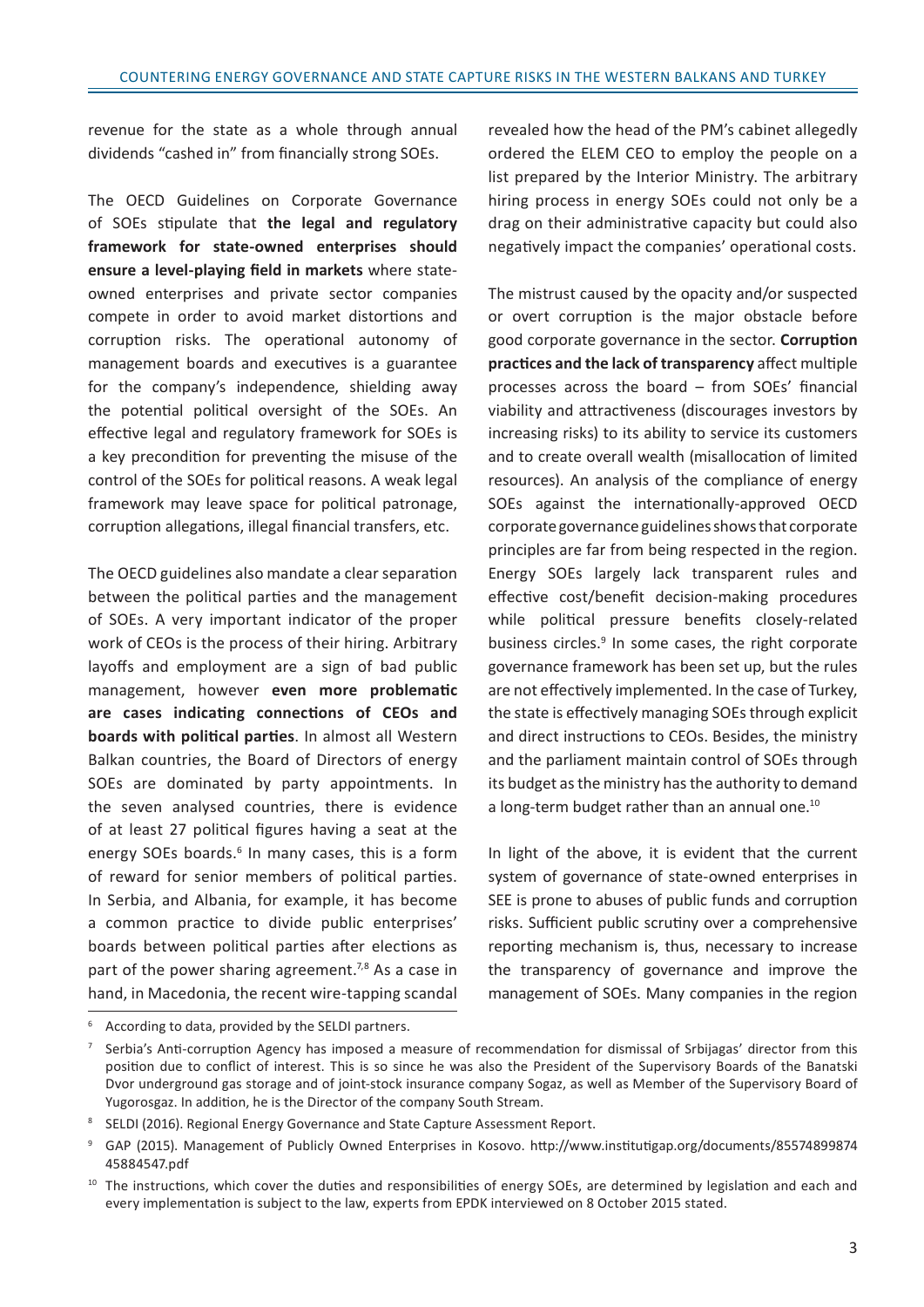have not only failed to upload their annual financial reports for 2014 and 2015, but have also not provided historical data before 2009/2008. Most companies present a bare minimum of financial information and do not provide any detailed narrative overview of their activities or recent management decisions. Financial reports uploaded on webpages lack cash flow statements and/or unconsolidated cash flow information. Instead, companies' balance sheets offer only the final free cash flow for the reporting period. One of the worst identified case studies in the region have been Albanian energy SOEs, which do not publish their financial statements at their websites at all. In addition, most SOEs in the region do not publish a detailed overview of current activities related to their energy projects. Information about the SOEs' public procurement is also scarce. And it is often almost impossible to find data about the tenders in a given year as information on many contracts is missing or are considered closed procedures under national law.

# **Financial governance implications**

The existing **energy governance deficits in the region have translated into erratic financial results**. The regulation-subsidy model, applied across the region, renders SOEs` performance highly dependent on the State.<sup>11</sup> The SOEs are forced by the energy regulator to sell below market price thus accumulating tariff deficits. SOEs are starved from the excess funds necessary to build new capacity or modernise existing energy facilities, crucial for the improvement of the region's energy efficiency, supply security, and the overcoming of energy poverty.

The Serbian state-owned wholesale supply and distribution company, EPS, and its natural gas counterpart, Srbijagas, are for example among the companies facing the biggest financial risks. EPS' troubles are related to its tariff deficit formed by the regulated power tariffs maintained below cost of generation due to political

pressure and to the company's inability to improve its debt collection. News about EPS's financial challenges were initially published in 2013 when the company reported that it needs to borrow EUR 450 million in order to avoid bankruptcy. At the same time EPS has been overstaffed often with political cadres. Its current position of a de-facto monopolist on the electricity market has somewhat alleviated its difficult financial situation but the long term financial sustainability of the company is in danger. Similarly, Srbijagas has accumulated significant debt as a result of uncollected receivables from the municipal heating plants and some privileged industrial gas consumers. Huge debt write-offs to final users in 2012 and 2013 resulted in significant losses for the wholesale gas supplier. Similar to the EPS situation, the main culprit has been the company's unsustainable gas pricing policy applied from 2008 to 2012, which is responsible for around 40 percent of Srbijagas' losses.

The artificial maintenance of energy prices at a low level, does not solve the existing problem of energy poverty, which needs to be addressed through energy efficiency measures and the access to alternative fuels, and not via below-cost pricing. **Energy poverty affects a large share of the population in SEE**, e.g. data shows that around 40% of the citizens in Serbia cannot adequately heat their homes.12 Citizens in the region are captive to an inefficient energy model – faced severe affordability constraints, and pressed by accessibility challenges due to spatial and technical limitations, they choose to resort to inefficient coal and wood at the expense of air quality and health hazards.

The financial outlook of state-owned energy enterprises in SEE has become increasingly problematic in the 2009 – 2014 period. The main problems continue to be the intra-system indebtedness and the inefficient governance, which represent a major financial drain undermining the financial health of the companies in the region. Additionally, scarce public information on the involvement of state-owned enterprises in large energy infrastructure projects suggests that

<sup>&</sup>lt;sup>11</sup> For example, apart from Turkey, all Western Balkan countries have preserved artificially low electricity and natural gas tariffs for household consumers.

<sup>&</sup>lt;sup>12</sup> CSD. (2015). Serbia: National Energy Security Indicators and Policy Challenges. Country Factsheet.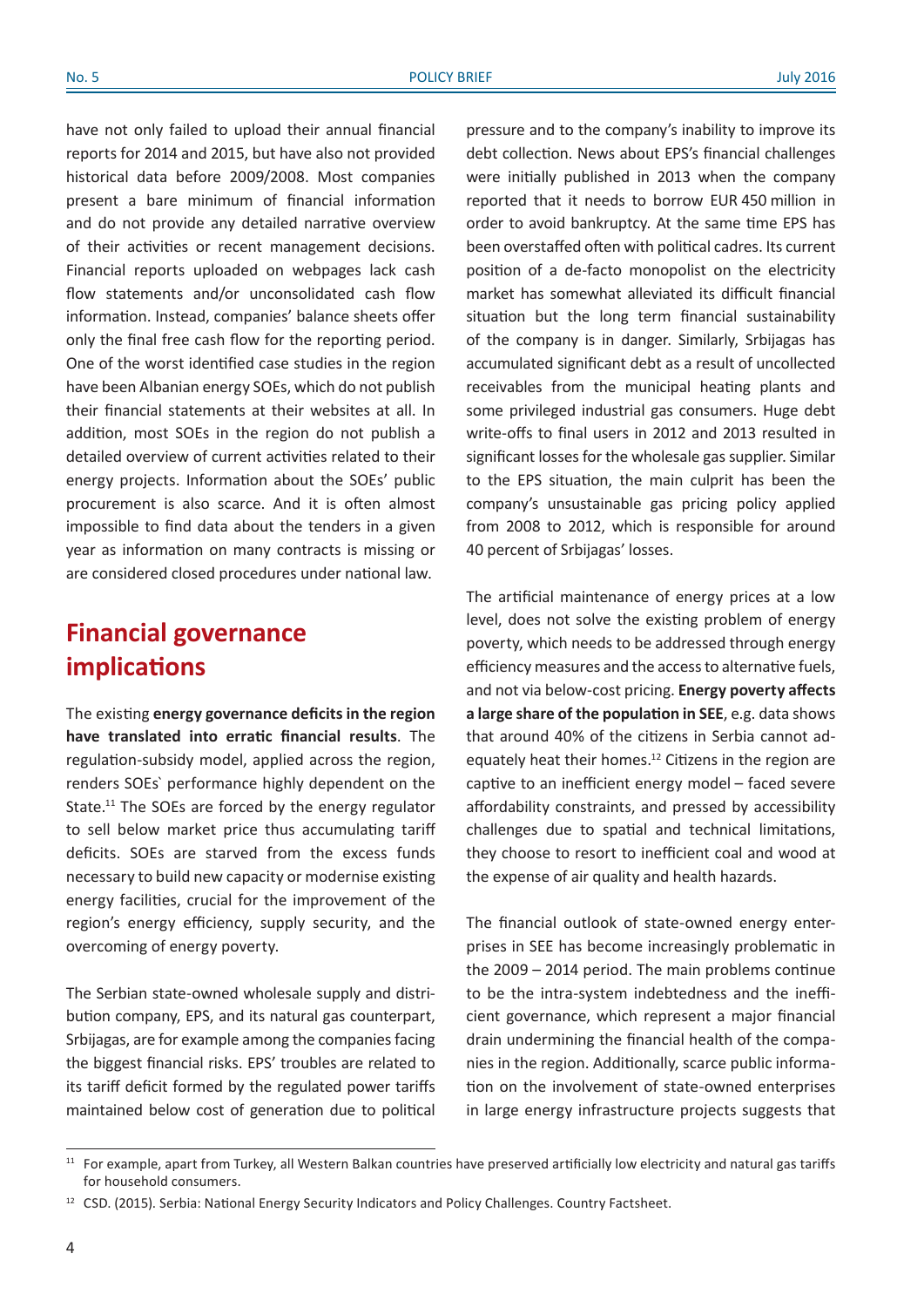**SOEs are likely to get stranded with enormous costs, while being squeezed to retain the social functions** that restrict their investment opportunities. The lack of capacity to manage large projects and to identify and mitigate project risks has led to management collapse of SOEs in favour of banks, service providers and subcontractors. The uncertainty over the predictability of cash in and outflows due to the constantly changing regulatory framework and the siphoning of company funds through public procurement tenders increases the credit risk and thus the borrowing costs for the SOEs. The latter discourages investment in infrastructure and efficiency, which undermines the energy security of the whole country.

Although the financial results of the wholesale gas and power suppliers have worsened as a result of the misguided pricing policies, the SOEs generally still have a stable financial position. Like noted before, the positive outlook should be regarded with caution as there are a lot of unknowns in relation to the companies' long-term financial position in the SEE region. Above all, the companies' liquidity has been squeezed, while new debt has been accumulated. The latter is especially true for the Serbian companies, Srbijagas and EPS, but increasingly also for the Albanian Power Corporation (KESH). The Macedonian power wholesale monopoly, ELEM, is also among the firms showing deteriorating financial indicators.<sup>13</sup>





*Source: Own calculations based on the available Annual Reports of the SOEs and other official sources*. 14

<sup>&</sup>lt;sup>13</sup> Many of the SOEs have not yet published their annual financial reports for 2014 and 2015 making the assessment of their current financial management almost impossible.

<sup>14</sup> Own calculations based on: **Bosnia and Herzegovina**: Annual Report of JP Elektroprivreda BiH d.d. Sarajevo. http://www. elektroprivreda.ba/stranica/izvjestaji-o-poslovanju, last accessed on 09.05.2016; Annual Report of JP ELEKTROPRIVERDE HZ HB. http://www.ephzhb.ba/publikacije/godisnja-izvjesca/, last accessed on 09.05.2016; Financial balance of Elektroprivreda Republike Srpske a.d. Trebinje, www.blberza.com/Pages/FinRepBalance.aspx?code=ERST&type=1&year=2012&semiannual=0, last accessed on 09.05.2016; **Macedonia**: MEPSO. Separate Financial Statements and Independent Auditor`s Reports. http:// www.mepso.com.mk/en-us/ListanjeIzveshtai.aspx?categoryID=135, last accessed on 09.05.2016; ELEM. Reports on Financial Results. http://www.elem.com.mk/index.php?option=com\_content&view=article&id=362&Itemid=166&lang=mk, last accessed on 09.05.2016; **Turkey**: Annual Reports of the SOEs and The Courts of Accounts (TCA) SOE Reports; **Kosovo**: Policy and Monitoring Unit of Public Enterprises at the Ministry of Economic Development of the Republic of Kosovo; **Albania**: National Registration Centre; **Serbia**: Business Registry Agency; **Montenegro**: the analysed companies by utilising free access to public information.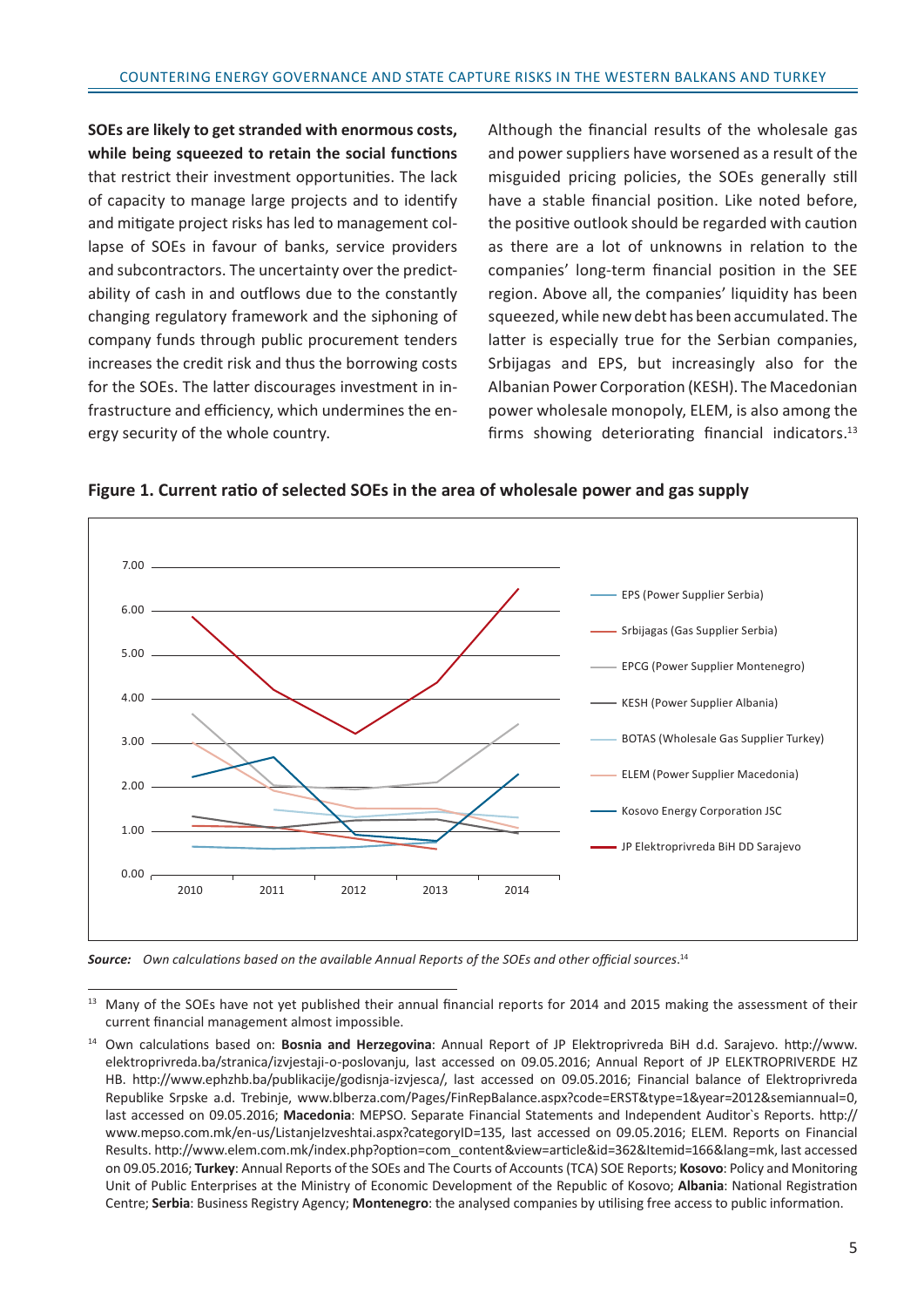

**Figure 2. Debt ratio of selected SOEs in the area of wholesale power and gas supply**

*Source: Own calculations based on the available Annual Reports of the SOEs and other official sources.*

The Serbian largest power and gas companies are the most exposed to short-term liquidity risks as both firms have current ratios below 1 pointing to the danger that they might not be able to repay their short-term debts, if they came due at any point of time. The debt ratio, on the other hand, shows that the SOEs are not extensively leveraged and under normal circumstances would be able to cover and/ or refinance their debts. This is especially true for utilities, where higher debt ratios are considered sustainable as companies control a steady cashflow from regular final consumers.

A notable exception here is Srbiajagas, which has accumulated a large debt exposure to its owner Gazprom over the last five years as it is paying one of the highest import gas prices in Europe, and is mandated to resell the gas to its final clients at a loss. Srbijagas also faces a non-sustainable longterm debt comprising EUR 806 million as it is unable to collect its payments from clients including the socially-sensitive district heating companies and the large gas-intensive industrial complexes such as HIP-Petrochimia and the Paracin glass factory. The Montenegrin wholesale power supplier has also been facing rising debt ratios as households have accumulated more than EUR 134 million in unpaid electricity bills by early 2016. The company has also struggled to obtain payments from one of the largest power consumers in the country, the aluminium firm, KAP. To prevent the latter's practice of non-paying its bills, under pressure from its private minority shareholders, the EPCG management board decided to halt the power supply to KAP in early 2013. Despite the decision, it was later discovered by the European Network of Transmission System Operators for Electricity (ENTSO-E) that the government continued to supply KAP with electricity procured by the transmission systems operator from the European electricity grid.15

Prelec, Marko. (2014). Winners and Losers: Who Benefits from high-level corruption in the South East Europe Energy Sector? SEE Change Net.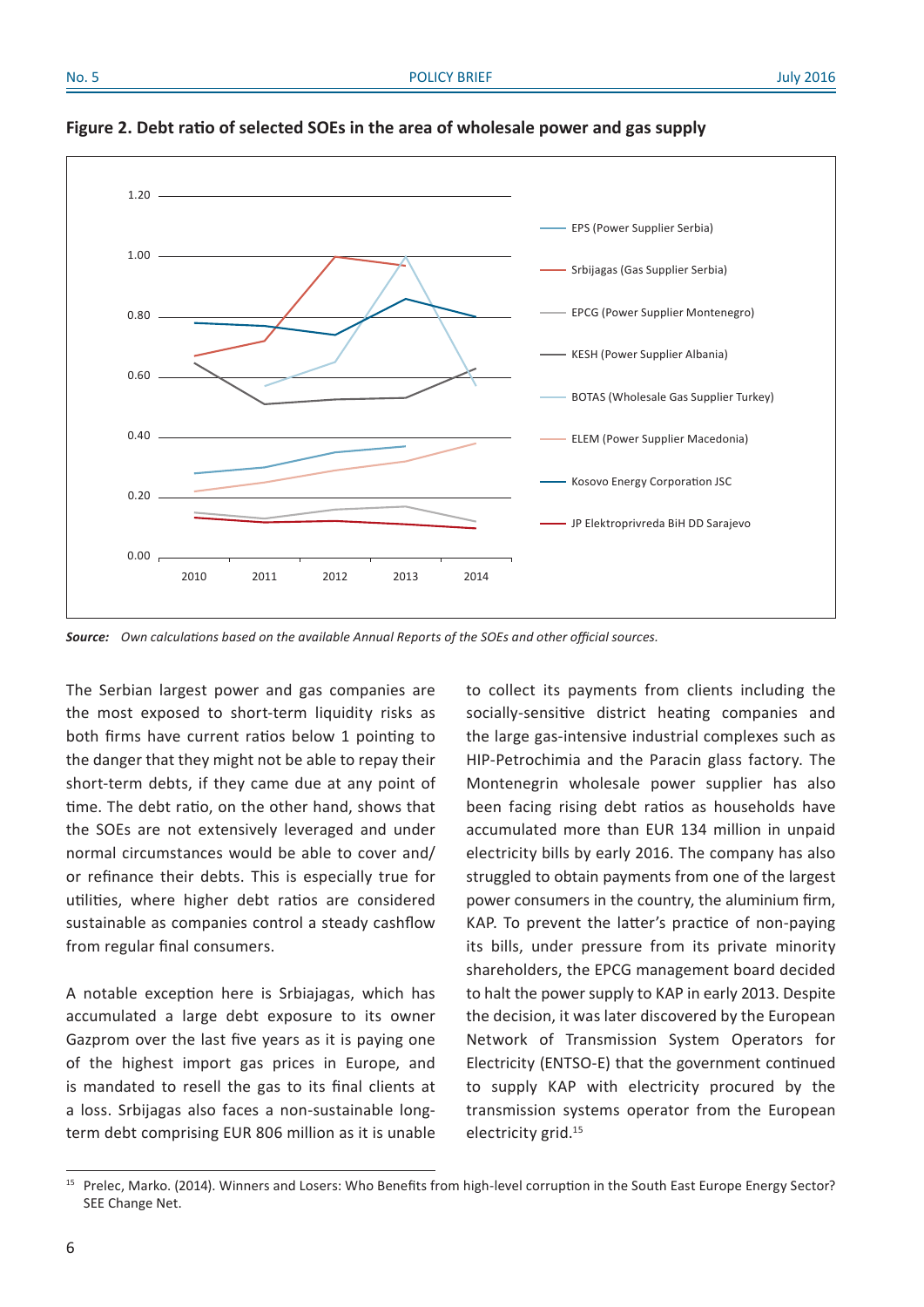# **Public procurement mismanagement and corrupt practices**

Public procurement is a key economic development tool and also a means for redistributing national income. As such it is highly prone to corruption, fraud, and other forms of abuse of public financial resources. Thus, increasing accountability for public procurement in the energy sector is a matter of particular importance to the citizens of SEE. Despite some limited progress in terms of anti-corruption measures and prevention of the misuse of public funds in general, the major problems in public procurement such as conflicts of interest, the rigging of tender criteria and the inefficiency of public spending have remained. In the energy sector, public procurement plays a substantial role in a number of activities ranging from building large-scale infrastructure to purchasing materials and awarding consultancy and financial services. Public procurement has traditionally been vulnerable to corruption pressures in young democracies especially when it comes to large tenders and lack of competition, which is typical for the energy sector. Energy enterprises are commonly ranked among the top largest public procurers in the region both in terms of awarded public procurement contracts, and in terms of spending.

In cases where energy operators are as well contracting authorities, due to the ease of regulatory procedures for sectorial contracting authorities (utilities regulation), corruption may be visible in the extensive use of restrictive procedures (lack of competition/ limited access to the market); tailormade tenders (with highly individualized technical specifications); deviation in implementation of the contracts (mostly works and supplies that are largely consumed by energy providers); failure to meet technical specifications or quality standards described in the terms and conditions of the tender; to fictional contracts (works, goods and services) that were never implemented. Even in cases where competitive bidding processes are used, broad (rather than detailed) specifications and manifestly impractical terms and conditions leave scope for post tender negotiations with bidders and consequent bribes.

The major factors contributing to heightened corruption risks in the energy sector public procurement can be summarized as follows:

- **•** considerable economic interests at stake, strong political lobbies and substantial national and international financial resources involved in the energy sector;
- **•** lack of genuine competition and strong monopolization of individual segments in the energy sector construction, maintenance and engineering firms;
- **•** lack of transparency, public awareness and independent expert assessment plus restricted access to information on national security grounds;
- **•** the technical complexity of the energy sector;
- **•** share of non-competitive public procurement contracts in the energy sector is systematically higher than the share of competitive contracts for the rest of the economy.16

### **Transparency challenges**

The **lack of transparency in the management of public procurement is one of the clearest indicators of compromised governance** as it prevents taxpayers from understanding the structure of public spending. Although the data on public procurement contracts is generally available to citizens, there is only limited energy-specific public procurement information, which further prevents comparisons across sectors and countries. Albania is a typical example, as energy SOEs do not publish sufficient information about the tenders issued. Data on complaints about public procurement mismanagement is more specific but lacks detail and does not provide basis for relevant conclusions.<sup>17</sup> Another example is Kosovo, which provides data on companies awarding public procurement contracts, as well as information

<sup>16</sup> CSD. (2014). *Energy Sector Governance and Energy (In)Security in Bulgaria*. Center for the Study of Democracy. Sofia.

<sup>17</sup> Albania's partner *Author's Calculation, based on Public Procurement Commission Reports (2015)*.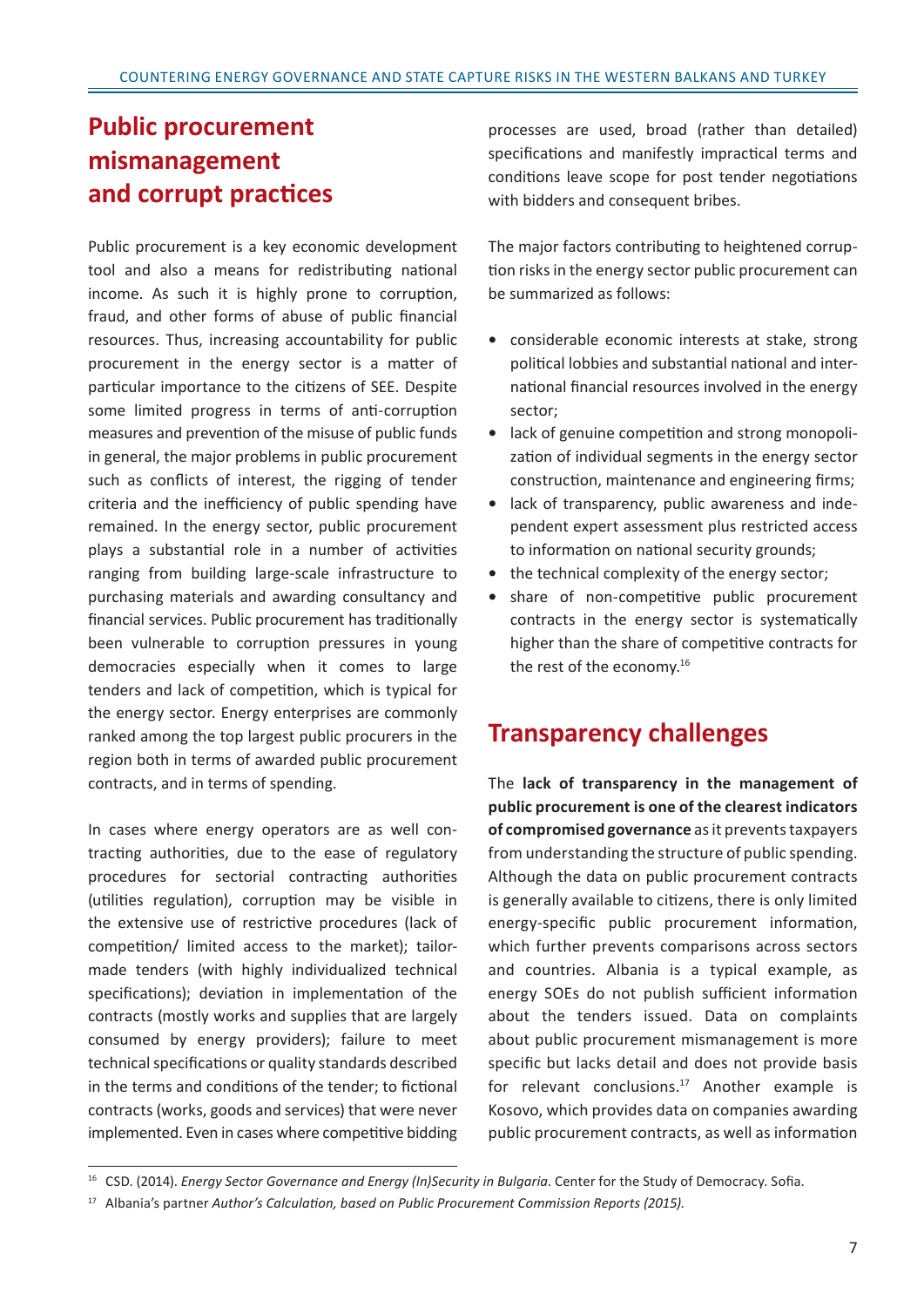### **Table 1. Inconsistency in Reporting the Implementation of the Public Procurement Budget in Montenegro's largest energy company, EPCG in 2012, million Euro**

|                                   | <b>Planned budget</b><br><b>Completed budget</b> |             |  |
|-----------------------------------|--------------------------------------------------|-------------|--|
| <b>EPCG</b>                       | 141,514,376                                      | 86,168,074  |  |
| Public procurement administration | 174,575,497                                      | 138,216,835 |  |

*Source: Montenegrin Public Procurement Portal, http://portal.ujn.gov.me/delta2015/login.jsp?locale=en& (planned budget) and Annual Public Procurement Report of EPCG for 2012, obtained through free access to information (completed budget).*

about the lowest bid and the procurement process, but omits explaining the rationale for dismissing losing candidates (whose names are not made public). The **information on public procurement in the Serbian energy sector is also limited** since aggregate data for the entire sector does not exist in the Public Procurement Office, and because due to the Public Procurement Law, tenders resulting from international agreements are not mandatory. Similarly, in Montenegro, there is no energy sectorspecific data on public procurement and in order to see how the public funds are being spent in the energy sector, one needs to submit an official request through the free-access-to-information law, which could prolong the verification process indefinitely. The only reports that are being compiled in Montenegro are the individual annual reports of contracting authorities for which there is no legal obligation to be published, and the consolidated report for all contracting authorities that is being compiled by the Public Procurement Administration on an annual basis. In addition, in Montenegro, the Law regulates the procedures up to the moment of the signing of the contract, while the implementation of the contracts is not being controlled. Meanwhile, the number of criminal charges is negligible, $18$  and competent institutions do not prosecute disputable cases. As visible in Table 1, the public procurement reporting in the largest power company in the country has been highly inconsistent both in terms of planning and actual implementation. This raises the question whether the difference in the amounts reported by the government and the state-owned company is the product of unaccounted funds siphoned out or simply a sign of negligence.

### **Competition restrictions**

One common corruption red flag in the SEE region in the energy public procurement domain is the general **restriction of competition in tendering**. The contracting authorities are often tinkering with the exemption requirements and are imposing exclusive criteria in order to limit the amount of competition for each contract. The exclusion criteria may often be tailored to fit the profile of a specific company. This is often done by directly influencing the public procurement notice drafting process through the illicit transfer of funds or capturing of senior managers in the SOEs.<sup>19</sup> In some cases such as in the Serbian intergovernmental agreements, **energy contracts could be even exempted from the whole public procurement process**. In such instances, good governance principles of transparency, efficiency and competition are put aside in order to directly allocate contracts to a well-vested private interest.20

Kosovo's Transmission, System and Market Operator (KOSTT) for example has awarded 31 contracts from December 2010 to January 2014 under a negotiated procurement procedure without notice, as well as

<sup>&</sup>lt;sup>18</sup> For example, in 2014, the Public Procurement Administration received zero criminal charges for suspicions of corruption, conflict of interest, and breach of anti-corruption rules. The Public Procurement Administration, Report on Public Procurement in 2014, May 2015.

<sup>19</sup> Center for the Study of Democracy. (2014). *Energy Sector Governance and Energy (In)Security in Bulgaria*.

<sup>&</sup>lt;sup>20</sup> A good example has been the management of the public procurement procedure in the Serbian section of the Russian-led South Stream pipeline, which was fully exempted from the public procurement law as it was the product of an intergovernmental agreement between Russia and Serbia.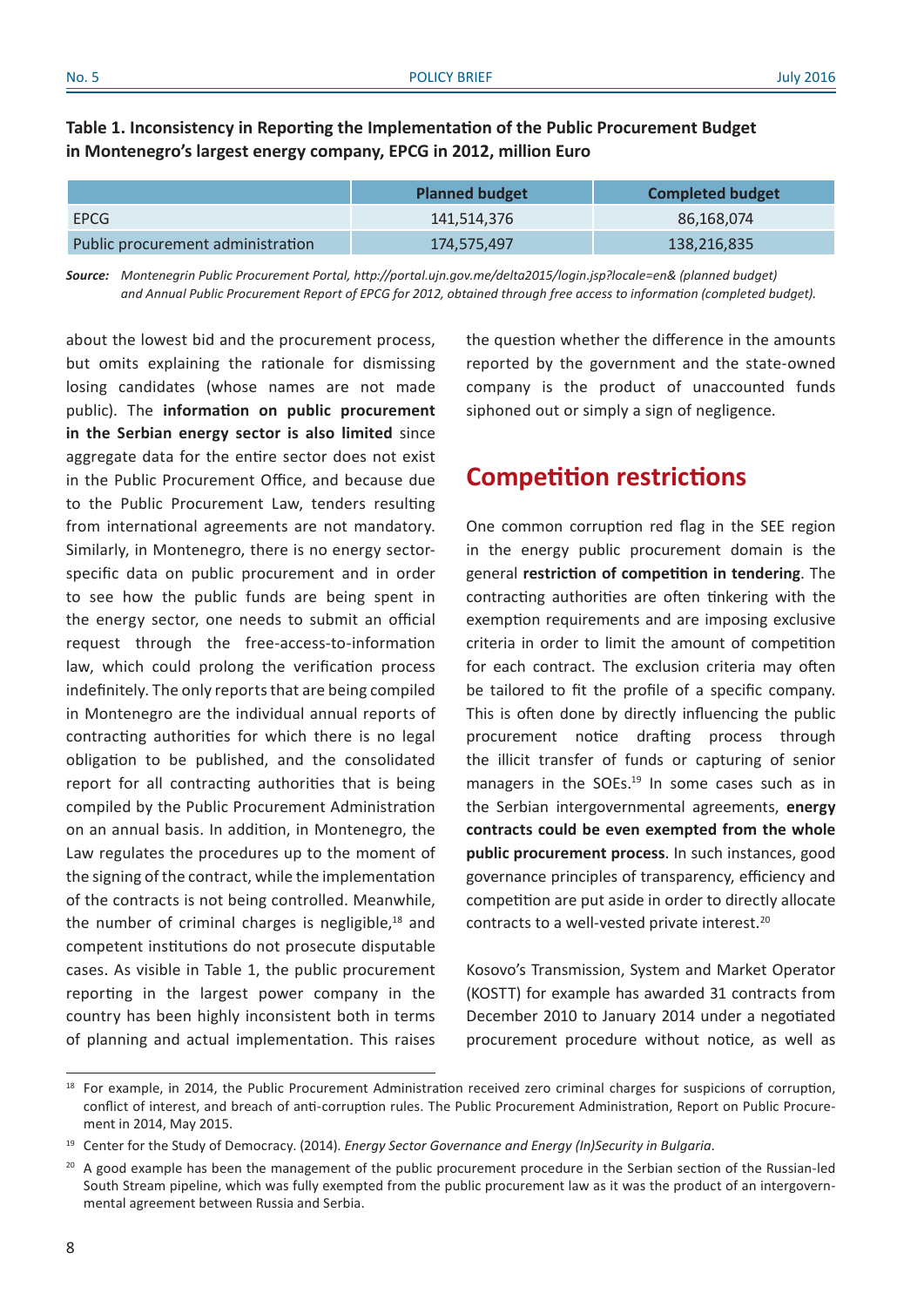| <b>No. contracts:</b>                                                        | 2009 | 2010     | 2011 | 2012           | 2013         | 2014     | No.<br>contracts<br>$(109 - 14)$ | <b>Total</b><br><b>Amount</b><br>(EUR) | %      |
|------------------------------------------------------------------------------|------|----------|------|----------------|--------------|----------|----------------------------------|----------------------------------------|--------|
| Open procedure                                                               | 384  | 406      | 362  | 336            | 214          | 209      | 1,911                            | 373,432,008                            | 46.8%  |
| <b>Restricted procedure</b>                                                  | 13   | 3        | 5    | $\overline{1}$ | $\mathbf{0}$ | $\Omega$ | 22                               | 29,253,698                             | 3.7%   |
| Negotiated procedure<br>without prior<br>publication of<br>a contract notice | 39   | 37       | 29   | 82             | 137          | 70       | 394                              | 106,265,053                            | 13.3%  |
| Negotiated procedure<br>with prior publication<br>of a contract notice       | 3    | $\Omega$ | 6    | $\overline{3}$ | $\mathbf{1}$ | $\Omega$ | 13                               | 289,365,123                            | 36.2%  |
| <b>TOTAL</b>                                                                 | 439  | 446      | 402  | 422            | 352          | 279      | 2,340                            | 798,315,882                            | 100.0% |

|                 | Table 2. Macedonia's power producer and wholesale supplier (ELEM) procurement contracts |  |  |
|-----------------|-----------------------------------------------------------------------------------------|--|--|
| $(2009 - 2014)$ |                                                                                         |  |  |

*Source: Macedonian Center for International Cooperation (MCIC), own calculations based on the data from the Macedonian Electronic System for Public Procurement (www.e-nabavki.gov.mk).*

2 contracts with negotiated procurement procedure after the contract's publication.<sup>21</sup> The same issue was detected in Macedonia's public procurement procedures of the wholesale power supplier, ELEM (see Table 2). Contracts under this type of procedure are practically a 'four eyes agreement' concluded between the state-owned companies' officials and private contractors. The implementation does not provide for open and/or equal access for each economic player<sup>22</sup> thus hindering competitive bidding. Taking into account the size of these contracts, especially when it comes to large-scale projects, there is a significant corruption risk involved. Contracts of higher-than-market-value prices are often the result of signed procurement procedures without a public notice. More than 13% of ELEM's public procurement tenders between 2009 and 2014 have been structured in this way amounting to close to a third of the total public procurement amount, while another 36% are the product of negotiated procedure after the publication of a notice.

Probably more than any other domain, the specific nature of the energy sector is conducive to the **circumvention of highly competitive** procedures, which in turn creates favourable environment for corruption and state capture. Often the opaque environment of public procurement in the energy sector is based on the exclusive criteria for access and safety of energy sites, the effective technology monopoly at the micro level for a number of supplies, the ambiguous legal nature of energy export transactions, the lack of effective in-house financial audits, and the lack of monitoring and control with respect to public procurement efficiency exercised by the energy or any other control body. The share of open procedures where a single tender has been submitted is indicative of the progressive establishment of discriminatory specifications. Open procedures in principle attract broad interest and the number of submitted tenders would typically be higher. Yet, event with open tendering, **public procurement with single bidding is a serious red-flag for corruption** due to at least two factors: a) entry barriers − contracting authorities may have designed the tender specifications to fit the profile of a specific company or a combination of companies (which is more often the case) − and b) political embeddedness, i.e. tacit

<sup>21</sup> Public Procurement Regulatory Commission. https://krpp.rks-gov.net/Default.aspx?PID=Notices&LID=2&PCID=-1&CtlID= SearchNotices&stat=2&PPRCMenu\_OpenNode=114, last accessed on 09.05.2016.

<sup>&</sup>lt;sup>22</sup> CCC. (2014). Handbook for Companies to Participate in Public Procurement. Center for Civic Communications (CCC). http://goo.gl/07fd2V (Macedonian), last accessed on 09.05.2016.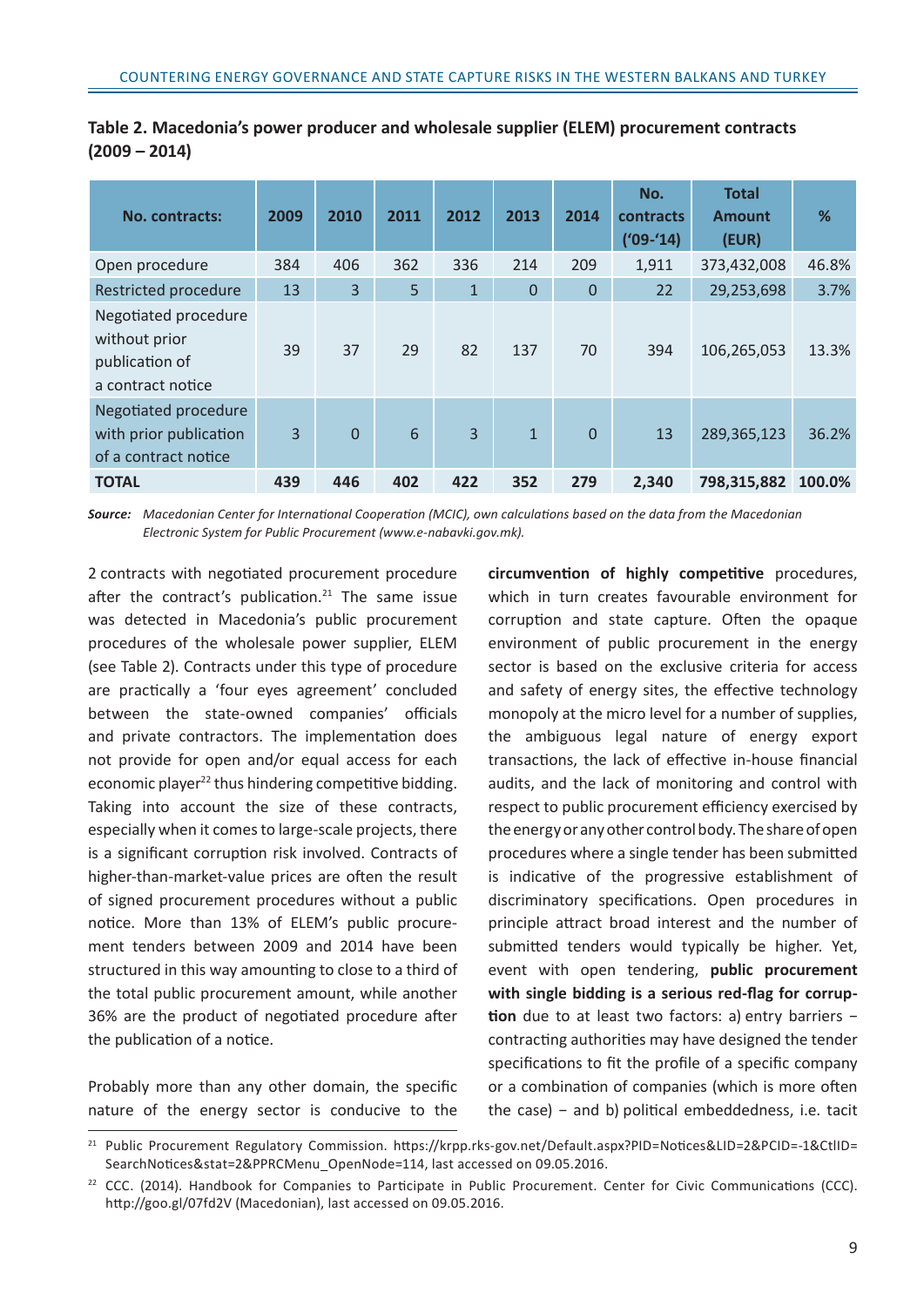### **Box 1. Public procurement strains in Albanian energy SOEs**

Fingers were already pointed at some energy SOEs in Albania, one of which is the Albanian Electricity Power Distribution System Operator (OSHEE) which was accused by the company GEN-I Tirana for favouring the companies EFT and GSA by providing confidential information and allowing this way a harmonisation of their offers. Following the complaints of GEN-I, the Competition Authority of Albania (CAA) has launched a probe against OSHEE. According to GEN-I, OSHEE, EFT and GSA illegally colluded in order to set the power sales tenders organised by the power supplier between January and July, 2014. The claims are that EFT and GSA coordinated power purchase bids by bidding a price that is only a few cents below that of GEN-I and other competitors allowing EFT and GSA to capture the largest share of the electricity import market. These uncompetitive and illegal practices have cost taxpayers millions of euro according to GEN-I. In December 2015 the Competition Authority decided to close the investigations on the case, by outlining that no competition restriction is seen and suggesting internal or external audits to OSHEE for the case.

*Source: Decision 388, 14.12.2015, http://www.caa.gov.al/uploads/decisions/VKK\_388\_Hetimi\_thelluar.pdf*

knowledge and relationships that allow politically connected firms to bid in tenders with difficult or impossible requirements that will later be amended or ignored through low implementation controls.

Another **distortion of competition** may happen in case the **tender criteria are leaked secretly to bidders** in an open procedure to help them develop a winning offer, but also to allow other bidders participate in order to create fake competition. The Kosovo Anti-Corruption Agency annulled one tender due to suspicions of bid rigging related to the leaking of tender documents. Furthermore, bribes either demanded or offered as a way of securing the tender's

winning bid before the beginning of the procedure or popularly called "setting-up tenders".<sup>23</sup> Based on anecdotal evidence and the monopolisation of contracts in the hands of a few well-connected companies, it can be concluded that a large portion of the public procurement in the energy sector of the region has been predetermined in one way or another.

### **Energy market liberalization**

The EU candidates<sup>24</sup> or potential candidates<sup>25</sup> in SEE<sup>26</sup> (Albania, Kosovo, Serbia, Bosnia and Herzegovina, Macedonia and Montenegro) and Turkey are obliged

<sup>&</sup>lt;sup>23</sup> Enis Veliu, Dyshime për kurdisje të tenderit në KOSTT, 2014, National Newspaper "Zeri". http://old.zeri.info/artikulli/29759/ undefined, last accessed on 09.05.2016.

 $24$  Albania, Macedonia, Serbia, Montenegro and Turkey are EU candidate countries. Internet page of European Commission/ European Neighbourhood Policy and Enlargement Negotiations. http://ec.europa.eu/enlargement/countries/check-currentstatus/index\_en.htm#pc, last accessed on 21.11.2015.

<sup>&</sup>lt;sup>25</sup> Bosnia and Herzegovina and Kosovo are EU potential candidate countries. This group of countries was promised the prospect of joining when they are considered ready. Internet page of European Commission/European Neighbourhood Policy and Enlargement Negotiations. http://ec.europa.eu/enlargement/countries/check-current-status/index\_en.htm#pc, last accessed on 21.11.2015.

<sup>&</sup>lt;sup>26</sup> The Western Balkan countries beside those listed above also included Croatia, but after Croatia became member of the EU on 1 July 2013, it was considered that it "left" this region of Western Balkans. This scope of Western Balkans without Croatia after its accession to the EU is visible from EU's position, but also from other stakeholders such as the European Investment Bank, EBRD, the scope of the Western Balkans Summit 2015 in Vienna. Sources: Internet page of the European Commission/Trade. http://ec.europa.eu/trade/policy/countries-and-regions/regions/western-balkans/, last assessed on 21.11.2015; Internet page of the European Investment Bank/Western Balkans http://www.eib.org/projects/regions/enlargement/the-westernbalkans/, last accessed on 21.11.2015; EBRD, (2013), Energy Sector Strategy. http://www.ebrd.com/downloads/policies/ sector/energy-sector-strategy.pdf, last accessed on 21.11.2015; Internet page of Europe Integration Foreign Affairs Federal Ministry Republic of Austria/Western Balkans Summit Vienna 2015. http://www.bmeia.gv.at/en/european-foreign-policy/ foreign-policy/western-balkans-summit-vienna-2015/, last accessed on 21.11.2015.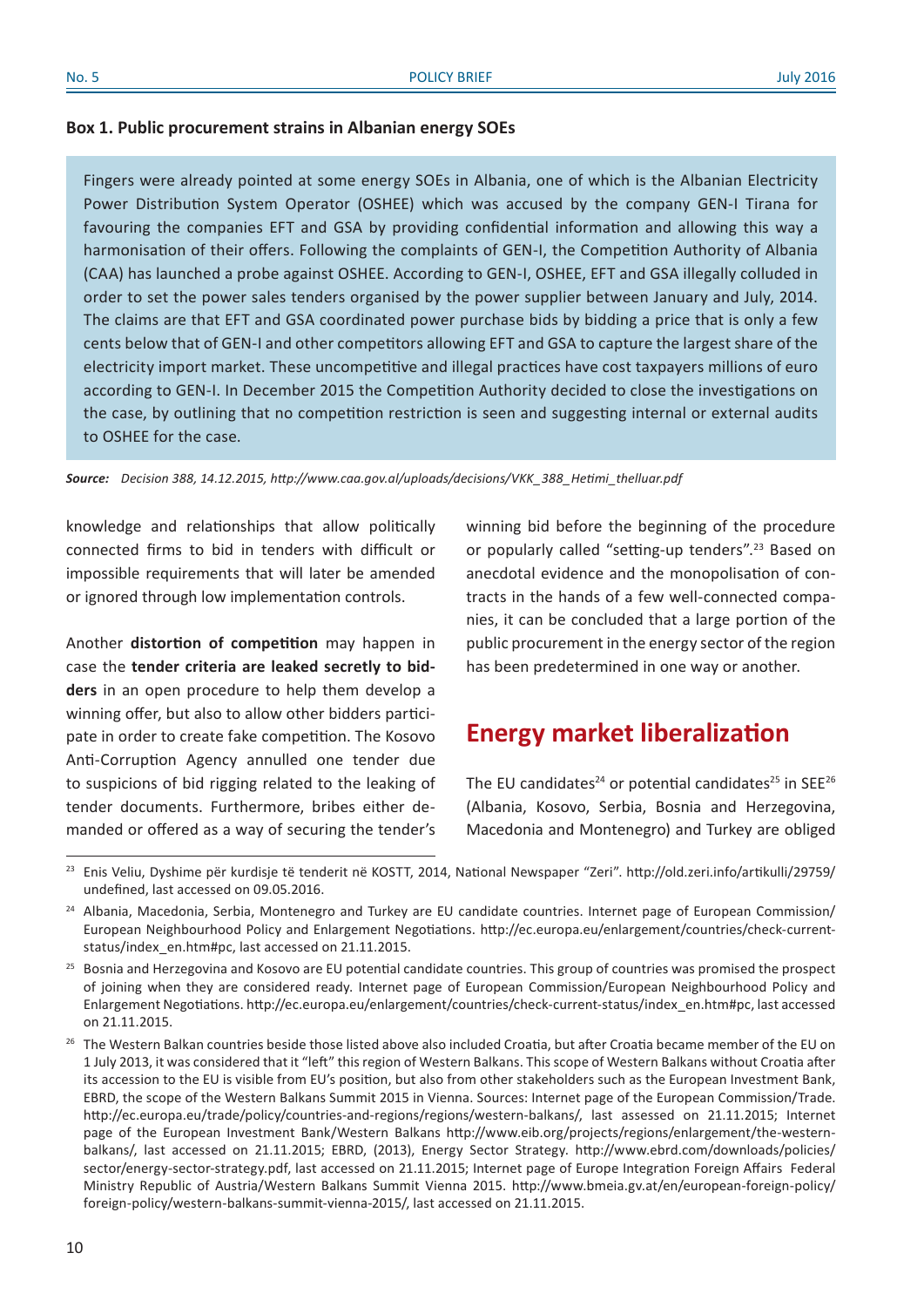to reform their energy sectors to adopt the EU energy acquis as part of their accession negotiations. Some of the objectives of the energy acquis include a transition to a low-carbon economy, increased security of supply, institutional transparency, bigger share of renewables in the final energy consumption, increased energy efficiency, as well as the liberalisation of region's energy markets. The successful implementation of the energy acquis requires adequate institutional set-up, and political commitment to difficult reforms that would ultimately dismantle entrenched private domestic and foreign state interests in the energy sector. The Western Balkan countries (Turkey is only an observer) are also Contracting Parties to the Energy Community Treaty, $27$  which provides the guidelines to the Energy Community organisation aiming to support the adoption and implementation of the EU energy acquis by acting as a regional monitor.<sup>28</sup>

The most important aspects of the regulatory reform promoted by the European Energy Community are the liberalisation of the natural gas and electricity markets, the creation of national and regional power and gas exchanges, and the completion of regional energy cooperation projects boosting interconnectedness and preventing supply crises. The reform agenda is largely consistent with the EU socalled Third Energy Package,<sup>29</sup> which primary objective is the unbundling of the ownership of power and gas production companies from that of transmission and distribution networks. A secondary objective has been the establishment of the regulatory framework for full market liberalisation. The latter depends on ensuring a strong, competent and independent regulatory body that does not succumb to pressure from politicians. More importantly though, is that the opening up of local energy system to the regional power and gas hubs would bring more competition exerting pressure on incumbent, dominant players on largely closed domestic markets.

With regard to the success of the regulatory reform, one needs to consider the so-called **"implementation gap" between the formal adoption of laws and their practical enforcement.** The data available from Global Integrity on the Western Balkans indicates that the countries tend to establish a good formal legal framework, which, however, fails to produce the intended effects on curbing corruption because of poor implementation.30

In this sense, the adoption of the EU energy acquis might not be followed by a proper practical enforcement in each country since this would require an overhaul of the whole energy system. Since 2008, the Energy Community dispute settlement mechanism offers important information on the level of compliance with EU energy law: at the moment there are 15 open cases on various aspects of the Energy Community Treaty, which are part of both group and single country cases,  $31$  providing a signal that full compliance with the Treaty has been a difficult process.

The region's energy sector transformation towards becoming a well-functioning part of the planned European internal energy market, as required by

<sup>&</sup>lt;sup>27</sup> Some of the more specific objectives of the Energy Community include: enhancement of security of supply; increase of competition; attracting investment in power generation and network; creating an integrated energy market enabling integration with the EU market.

Internet page of Energy Community/About us. https://www.energy-community.org/portal/page/portal/ENC\_HOME/ENERGY\_ COMMUNITY, last accessed on 21.11.2015.

<sup>&</sup>lt;sup>28</sup> For example, when the Third Energy Package implementation deadline was disregarded by the Contracting Parties, Dirk Buschle, Deputy Director of the Energy Community Secretariat reacted by stating that *"So the 1 January 2015, the day when the implementation deadline for the Third Package expired, was not necessarily predestined to be anything but an ordinary day"*. Source: Energy Community Secretariat. (2015). Annual Implementation Report 2014/2015. https://www.energy-community. org/portal/page/portal/ENC\_HOME/DOCS/3872267/EnC\_IR2015WEB.pdf, last accessed on 21.11.2015.

<sup>29</sup> Directive 2009/72/EC.

<sup>30</sup> Alina Mungiu-Pippidi, "The South Eastern Europe" in Mungiu-Pippidi, A. (ed.). (2015). *The Anticorruption Report, Volume 3: Government Favouritism in Europe*. Barbara Budrich Publishers, p. 53, available at http://anticorrp.eu/publications/volume-3 government-favouritism-in-europe/, last accessed on 09.05.2016.

<sup>31</sup> Internet page of Energy Community/Enforcement. https://www.energy-community.org/portal/page/portal/ENC HOME/ AREAS OF WORK/Dispute Settlement, last accessed on 21.11.2015.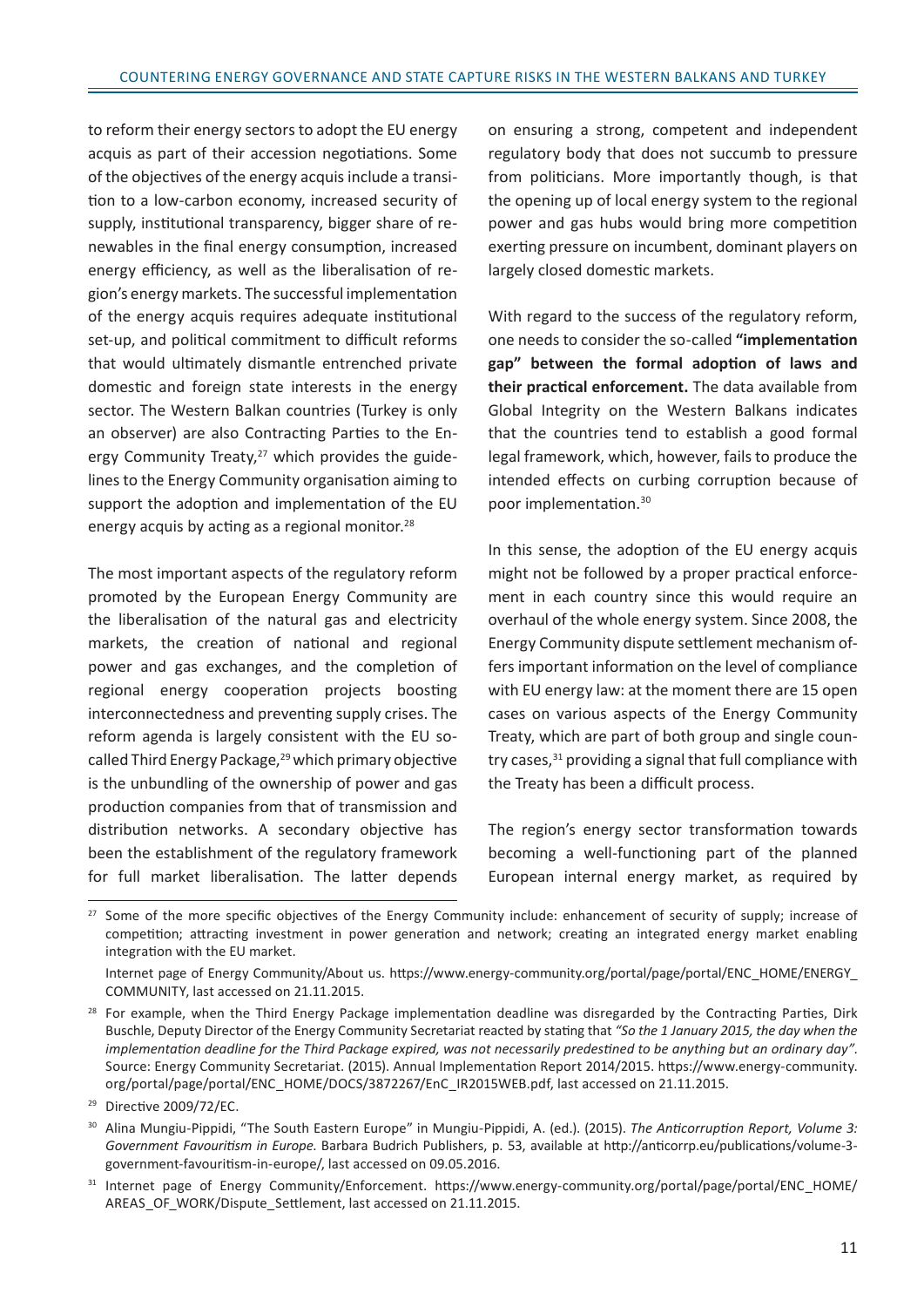| <b>Measure</b>                             | <b>Albania</b>        | <b>Bosnia and</b><br><b>Herzegovina</b> | <b>Kosovo</b>    | <b>FYR of</b><br><b>Macedonia</b> | <b>Montenegro</b> | <b>Serbia</b>              |
|--------------------------------------------|-----------------------|-----------------------------------------|------------------|-----------------------------------|-------------------|----------------------------|
| Primary Law(s)                             | $\boldsymbol{\Theta}$ | О                                       | $\mathbf C$      | O                                 | $\mathbf \Theta$  | $\mathbf \Theta$           |
| Complementary<br><b>Legal Acts</b>         | O                     | O                                       | $\mathbf O$      | O                                 | $\mathbf C$       | $\mathbf C$                |
| Organised<br>Day-ahead Market              | O                     | O                                       | O                | O                                 | O                 | $\mathbf \Theta$           |
| <b>National Balancing</b><br><b>Market</b> | O                     | $\mathbf C$                             | $\mathbf \Omega$ | O                                 | $\bigodot$        | $\bullet$                  |
| <b>Regional Capacity</b><br>Allocation     | $\mathbf{O}$          | $\mathbf C$                             | $\mathbf 0$      | O                                 | $\mathbf \Omega$  | Ø                          |
| Price Deregulation                         | Ø                     | O                                       | O                | Ø                                 | O                 | $\left( \mathbf{r}\right)$ |
| <b>DSO Unbundling</b>                      | $\bullet$             | O                                       | $\bullet$        | $\bullet$                         | O                 | O                          |
| <b>TSO Unbundling</b>                      | $\bullet$             | O                                       | O                | O                                 | $\bullet$         | O                          |
| NRA Independence                           | O                     | O                                       | O                | O                                 | O                 | $\mathbf O$                |
| Implementation of<br>Inter-TSO Agreements  |                       |                                         | O                |                                   |                   | Œ                          |

#### **Table 3. State of implementation of the Third Energy Package in the Western Balkans**

**C** Critical Significant delay **O** Insufficient progress **ID** Pending **Progress on track C** Significant progress  $\triangle$  Accomplished

*Source: Energy Community/Energy Community WB6 Monitoring, March 2016*. 32

the Third energy package of the EU, is taking place at a very slow pace. As electricity in the region has traditionally been provided as a universal good, regulating its sale on a competitive market is very far from being completed except partially in Turkey. Albeit slowly, some progress was made towards liberalizing the electricity market by changing key legislation to comply with EU requirements. Apart from Macedonia, all countries in the region have begun developing a national balancing market in the power sector allowing for more competition and ensuring the system's resilience during peak demand periods. However, the completion of the reform would require the unbundling of the national TSOs and DSOs, a step that had been undertaken only by the main electricity company in Serbia, EPS. Serbia is also the only country with an organised day-ahead market. The quotes on the Serbian power market now

follow closely the Hungarian, Romanian and Bulgarian power exchanges.

Apart from Kosovo and Bosnia & Herzegovina all other countries have taken steps towards energy price deregulation but have limited their efforts only to the larger industrial energy clients. Below-market household tariffs regulation remains the name of the game everywhere apart from Turkey, where household prices are fixed but at a level close to the market. Maintaining power and gas tariffs below cost of production has had a detrimental effect on the financial stability of the state-owned energy sector and has led to underinvestment in new infrastructure and modernisation over time, while at the same time has benefitted the formation of many well-connected rent-seekers who have taken advantage of arbitrage opportunities between regulated and market prices. Case studies of

<sup>&</sup>lt;sup>32</sup> Internet page of Energy Community/Energy Community WB6 Monitoring. https://www.energy-community.org/portal/page/ portal/ENC\_HOME/AREAS\_OF\_WORK/WB6/Monitoring, last accessed on 30.11.2015.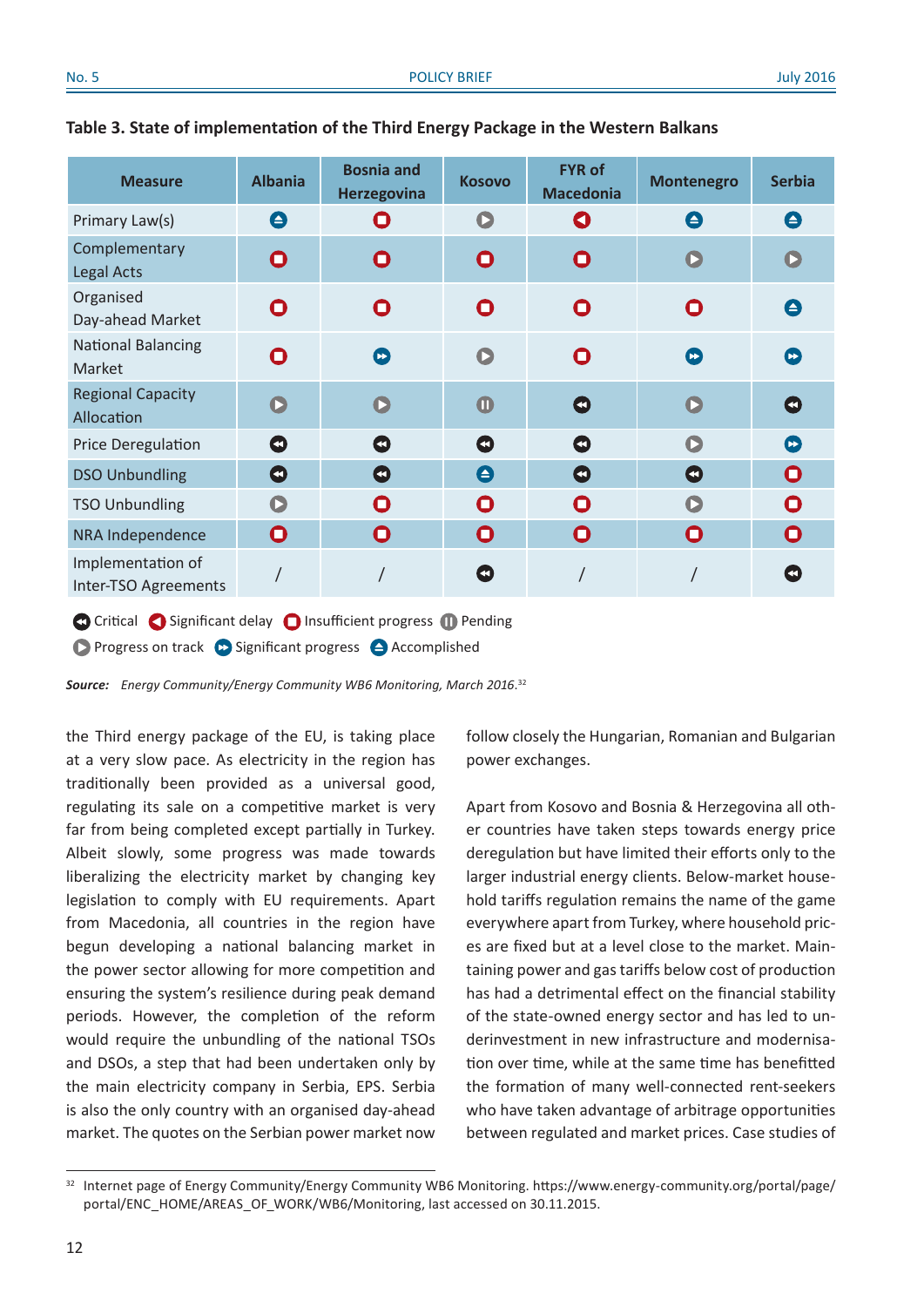

**Figure 3. Power market prior to and after liberalization as per the vision of the energy acquis**

*Source: CSD. (2014). Energy Sector Governance and Energy (In)Security in Bulgaria.*

similar practices abound in the region but the most egregious incidents have been recorded in Bosnia & Herzegovina where the general managers of the state-owned power generation companies have colluded on a number of occasions with private traders to sell surplus electricity below the counter at below market prices, hence significantly reducing the SOEs' profits on behalf of well-connected private players.

A key precondition for the success of the Third Energy Package is the establishment of a strong independent regulator. A comparative visual depiction of the Western Balkan countries' performance in implementing the Third Energy Package (Figure 3) indicates that Bosnia and Herzegovina does not show any progress in implementing the necessary legislative changes ensuring the independence of the regulatory authority. In BiH's case, the government nominates the regulatory commission and the parliament approves it. However, the fragmented political structure of the country, in which there are multiple, competing energy regulatory bodies, makes decision-making inefficient and often the product of political bargaining between the competing factions.<sup>33</sup> In most of the other countries in the region, the energy regulator is at least functionally and legally independent from the executive branch. However, the problem with the lack of autonomy on staff appointments and budget determination persists. Kosovo needs to transpose the EU energy acquis in relation to the independence and functionality of the regulator. Although Albania and Turkey have transposed a large part of the energy acquis and have pushed through laws banning former politicians or employees in energy companies to join the management of the regulatory bodies, the two countries' limited progress in key energy sector reforms such as the power market opening in Albania and the de-monopolisation of the gas sector in Turkey raises red flags about potential outside meddling in the regulators' decision-making.

In order to ensure free market competition, the European Commission has emphasised the importance of an independent national regulatory authority, with sufficient power and discretion to guarantee the correct application of the legislation in this field.<sup>34</sup> In effect, it is precisely the role of the regulators to deal away with any non-market concentration of monopoly power, which is the usual source of corruption and state capture.

A common non-compliance practice across the region with regard to the Third Package implementation is the **lack of proper unbundling in the power sector**.

<sup>33</sup> Energy Community Secretariat. (2015). Annual Report 2014/2015. https://www.energy-community.org/portal/page/portal/ ENC\_HOME/DOCS/3872267/EnC\_IR2015WEB.pdf, last accessed on 23.11.2015.

 $34$  Directive 2009/72/EC – preamble 33.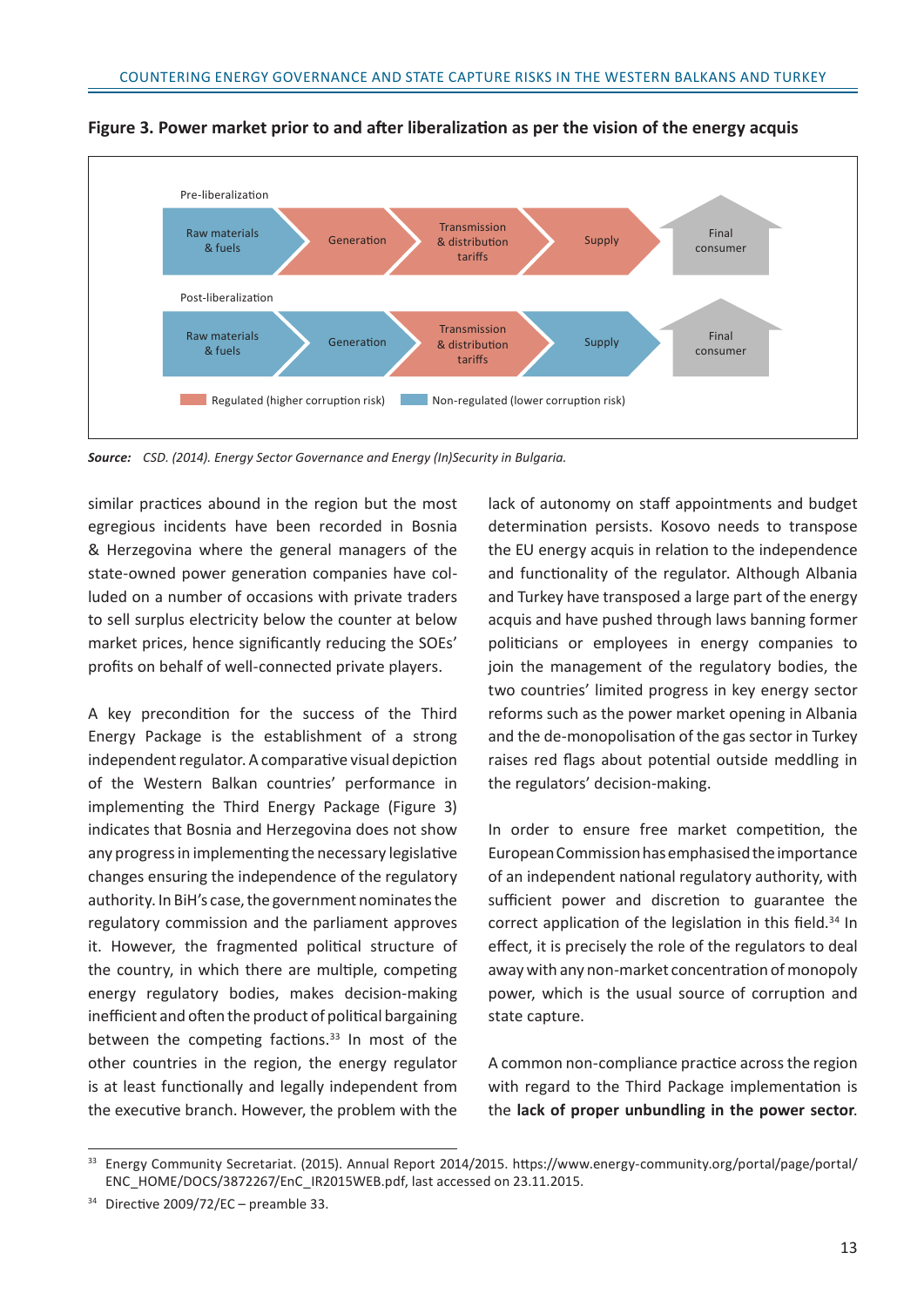The SEE countries are either unbundled only on paper, or specific aspects of the unbundling process like the separation of the financial statements or that of the management control are still not in place. The unbundling is a herculean task for the majority of SEE states as clear separation of energy generation and supply from transmission involves the break-up of state-owned energy monopolies, used successfully for masking the financial and regulatory deficits of the system. On the one hand, state-owned energy companies are reluctant to face tougher competition, and on the other, politicians fear the impact from a sudden price liberalisation. Therefore, policy makers in the region are prone to maintain the status-quo and push only for "on-paper" reforms that transform the regulatory framework formalistically.

In order to guarantee the sustainable modernization and liberalization of the energy market and comply with EU regulation, the government should focus on implementing reforms in three main areas:

- **•** ensuring total independence of the regulatory authority, as well as the effectiveness and quality of its decision-making process;
- **•** unbundling of the transmission and distribution system operators in order to enhance competition;
- **•** extending access to the open electricity market to small enterprises and household consumers.

On the other hand, **market liberalisation per se will not automatically provide for more competition**. An apt example is Montenegro where although the electricity market is opened, private companies are not interested in participating in it. This is mainly caused by the market dominance of the vertically integrated state-owned company, EPCG, the relatively low price of electricity, the under-developed infrastructure and the size of the electricity market in the country.<sup>35</sup> Hence, the Montenegrin authorities have been resisting the unbundling process claiming that it would compromise the financial viability of the energy sector.

#### **Box 2. Capture risks on the gas markets in Turkey and Macedonia**

After the initial burst of activity to promote competition and limit state involvement, the pace of natural gas reform in **Turkey** slowed down. To a certain degree, the lack of readiness in the state-owned natural gas supplier (BOTAS) to cede market power played a major role. BOTAS has had an almost complete monopoly on imports, storage, distribution and the sale of natural gas. The EU has been critical towards BOTAS by stating that it has not been unbundled to meet the requirements of the Natural Gas Market law.<sup>36</sup> Hence the energy regulator has proposed an amendment to facilitate the unbundling of BOTAS and the reform of gas import tendering procedures.37 This reform package has been on the agenda of the Turkish energy authorities at least for the last ten years but BOTAS has successfully resisted change heavily lobbying the government to preserve its monopoly on imports and wholesale supply. This policy arrangement is in line with BOTAS' strategic partnership with Gazprom, which remains the main gas supplier to Turkey, controlling more than half of the total gas supply in the country.

The private company Makpetrol<sup>38</sup> dominates the Macedonian gas market with important role in determining the gas price in the country, which is one of most expensive in the region, based on an

<sup>35</sup> Media statement in *Elektroprivreda*, No. 356, Niksic, February 2015. http://www.epcg.com/sites/epcg.com/files/multimedia/ gallery/files/2013/08/list\_365.pdf, last accessed on 09.05.2016.

<sup>&</sup>lt;sup>36</sup> European Commission. (2013). Turkey 2013 Progress Report. http://ec.europa.eu/enlargement/pdf/key\_documents/2013/ package/brochures/turkey\_2013.pdf, last accessed on 22.11.2015.

<sup>&</sup>lt;sup>37</sup> Drew Leifheit. (2015). Liberalizing Turkey's Gas Market: BOTAS Loosening the Reins, Natural gas Europe. http://www. naturalgaseurope.com/botas-liberalizing-turkeys-gas-market, last accessed on 22.11.2015.

<sup>38</sup> Makpetrol's core business is retail and wholesale of oil, oil products, natural gas and biodiesel. Source: Internet page of Makpetrol. https://www.makpetrol.com.mk/zamakpetrol\_en.asp, last accessed on 09.05.2016.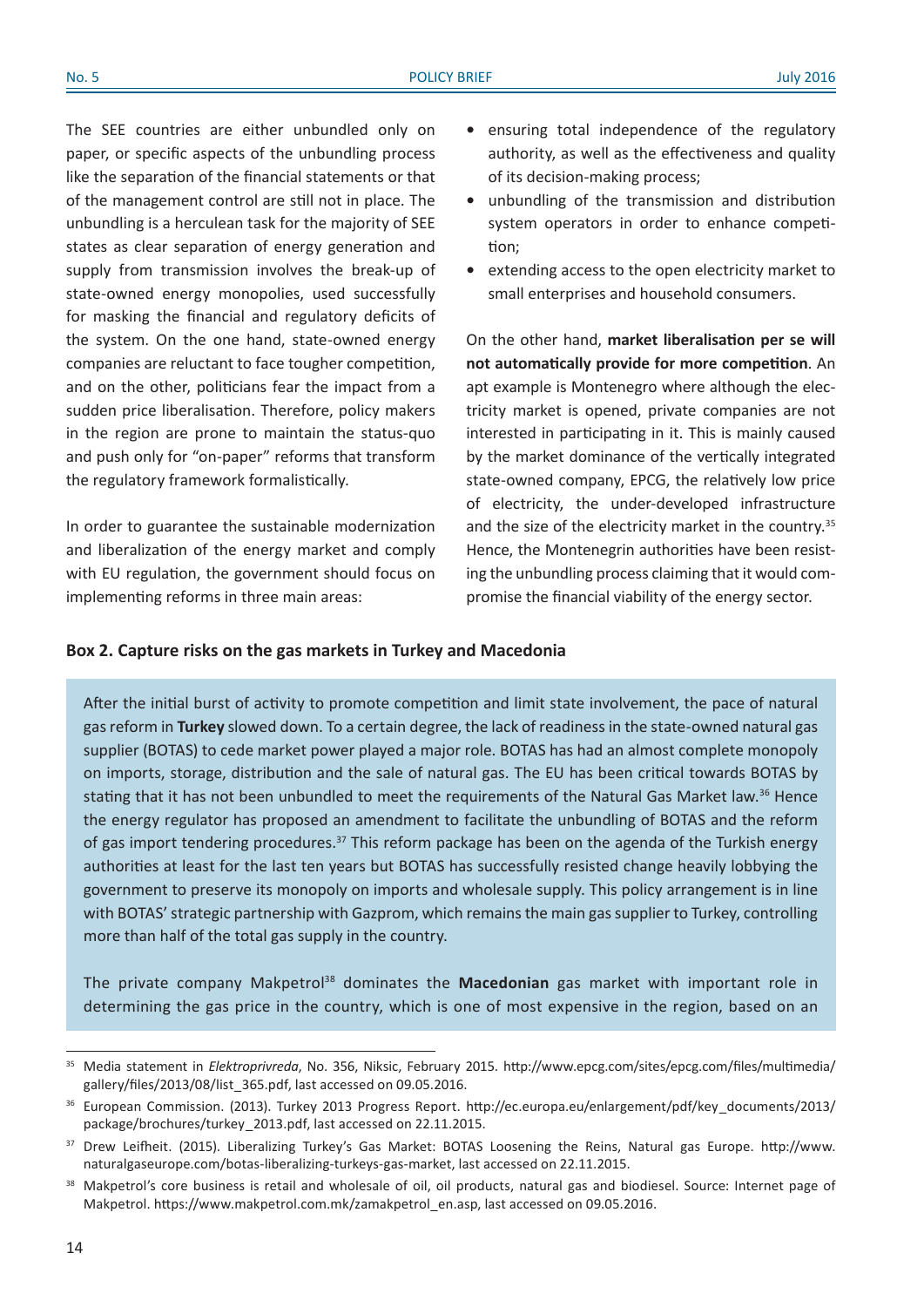exclusive agreement with Gazprom.<sup>39</sup> Makpetrol is also one of the dispute parties, the second being the government, to the still ongoing issue about the ownership of the gas transmission pipeline. This problem is holding back the development of the gas sector including the gasification of the biggest urban areas.40 The dispute is at least a decade long and it has begun when Makpetrol demanded that it owns the state-owned pipeline, since it has invested in this infrastructure. Although the legal dispute has not got its closure at court, the functional solution which became a de facto permanent one is founding the company GA-MA owned both by the state and Makpetrol<sup>41</sup> to operate the gas transmission system. Both companies have been embroiled in alleged capture – risk deals, which have been news in the media.

Nonetheless, almost all countries in the region opened their markets on 1 January 2015 in compliance with the Third Energy Package enabling everyone to select an electricity supplier of their choice. Macedonia, though, made an ad-hoc decision to delay this liberalisation process by five years, preventing small consumers and households to choose their own electricity supplier. Hence, Macedonia breached the Energy Community Treaty and the Energy Community Secretariat began an infringement procedure against the country. The postponement of the electricity market liberalisation benefitted the incumbent distribution monopoly, EVN, which would have faced fierce competition from private trading companies providing better terms to household consumers. The private power traders were damaged by the government decision as many of their pre-signed contracts with clients automatically became void. This is a yet another case showing how the government has been shielding the monopoly of the incumbent private electricity supply company at the detriment of the competitors and the final consumers.

## **Conclusions and policy recommendations**

One of the main obstacles to the implementation of effective energy reforms in the SEE region is the existence of persistent energy governance deficits related to the corporate mismanagement of state-owned energy enterprises, the dependence and incompetence of energy regulators, and the inconsistency of the energy policy. **Improving the governance of the energy sector, including the functioning and management of state-owned energy companies in the SEE region is thus essential for achieving both effective anti-corruption results and progress towards EU integration.** Improving the governance of the energy sector, including the functioning and management of state-owned energy companies entails, at a minimum, the implementation of the following actions:

**• Increasing transparency and access to energy data**. This is especially true when data on spending and financial governance of SOEs in the en-

<sup>&</sup>lt;sup>39</sup> Energy Regulatory Commission. (2015). Annual report 2014. http://www.erc.org.mk/odluki/2015.05.15 Godisen%20izvestaj% 20za%20rabota%20na%20Regulatornata%20komisija%20za%20energetika%20na%20RM%20za%202014%20godina\_FINAL. pdf, last accessed on 09.05.2016.

<sup>40</sup> European Commission. (2010). Macedonia 2010 Progress Report. http://ec.europa.eu/enlargement/pdf/key\_documents/2010/ package/mk\_rapport\_2010\_en.pdf; European Commission. (2011). Macedonia 2011 Progress Report. http://ec.europa.eu/ enlargement/pdf/key\_documents/2011/package/mk\_rapport\_2011\_en.pdf; European Commission. (2012). Macedonia 2012 Progress Report. http://ec.europa.eu/enlargement/pdf/key\_documents/2012/package/mk\_rapport\_2012\_en.pdf; European Commission. (2013). Macedonia 2013 Progress Report. http://ec.europa.eu/enlargement/pdf/key\_documents/2013/package/ mk rapport 2013.pdf; European Commission. (2014). Macedonia 2014 Progress Report. http://ec.europa.eu/enlargement/pdf/ key\_documents/2014/20141008-the-former-yugoslav-republic-of-macedonia-progress-report\_en.pdf; European Commission. (2015). Macedonia Report 2015. http://ec.europa.eu/enlargement/pdf/key\_documents/2015/20151110\_report\_the\_former\_ yugoslav republic of macedonia.pdf, last accessed on 09.05.2016.

<sup>41</sup> Ana Stojilovska. (2011). Scanning Macedonia's performance under the European Commission's Progress Report's Chapter 21: A race with obstacles? – Part II, Analytica. http://www.analyticamk.org/images/stories/files/report/2011/043/11043policyreport.pdf, last accessed on 09.05.2016.